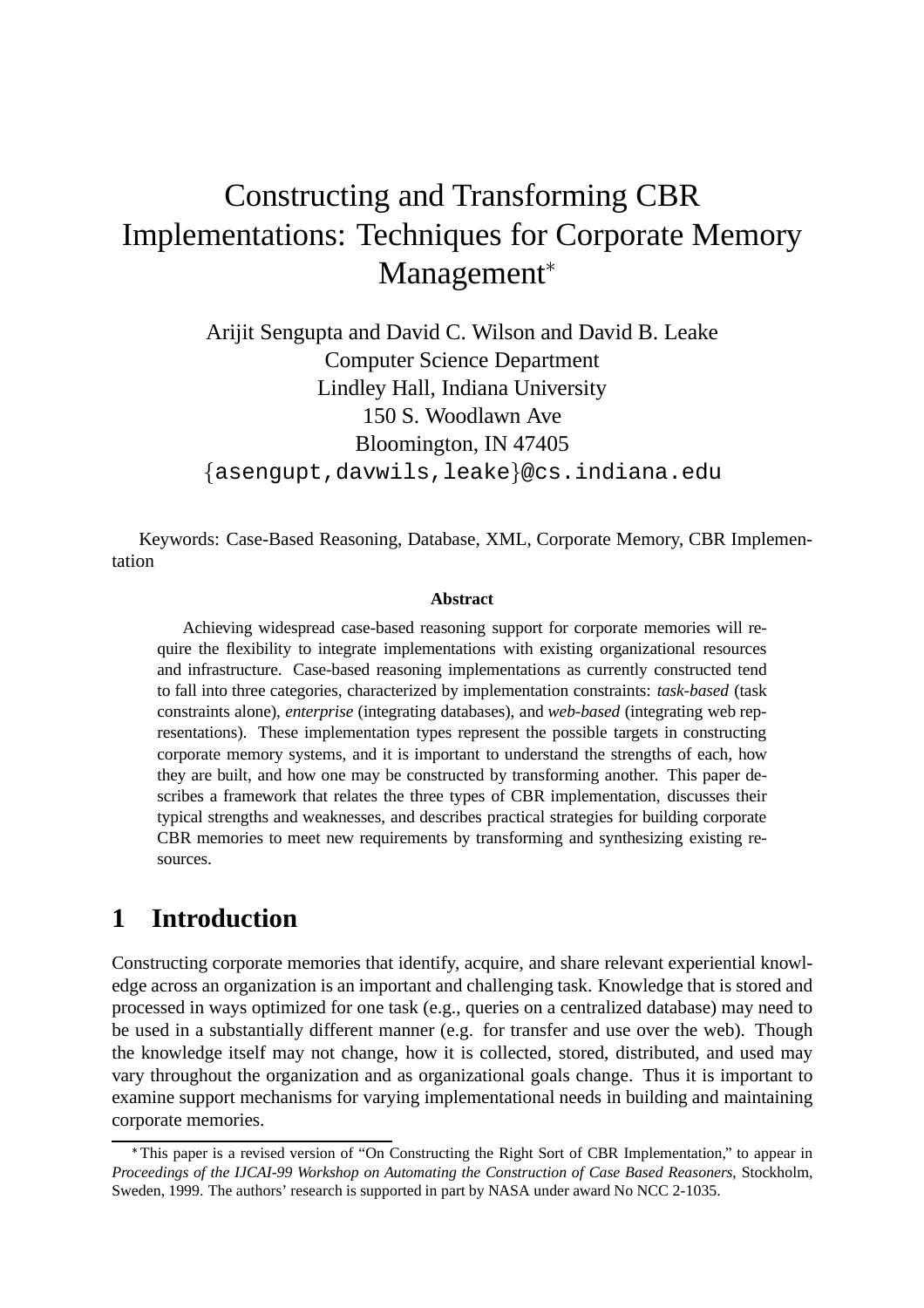Achieving widespread case-based reasoning support for corporate memories will require flexibility in integrating implementations with existing organizational infrastructure and resources, as well as with new vehicles for sharing knowledge. We need to investigate not only that particular implementations address some pieces of the puzzle, but also general implementation infrastructure on which all systems can build. CBR systems as currently constructed tend to fit three general implementation models, defined by broad implementation constraints on representation and process, which reflect evolutionary developments in CBR practice. We call these models task-based, enterprise, and web-based.

Traditionally, *task-based* implementations have addressed system goals based only on the constraints imposed by the reasoning task itself. Most research systems, for example, focus on particular (often idiosyncratic) methods and representations optimized to address a specific reasoning task, either to demonstrate the effectiveness of the method or to meet specific task goals.

Recently, there has been an increasing and successful trend of incorporating CBR into enterprise systems (e.g., (Watson 1997; Stolpmann and Wess 1998)) to leverage corporate knowledge assets by knowledge management (e.g., (Becerra-Fernandez and Aha 1999)). *Enterprise* implementations reflect the additional implementation constraints imposed on CBR systems as part of an overall enterprise architecture (see (Kitano and Shimazu 1996)). In our view, the most important implementational constraint in this context is that typically such CBR integrations must operate in conjunction with database systems, the mainstay of corporate knowledge activity. This will usually mean inter-operation with the more prevalent relational database systems (e.g., (Gardingen and Watson 1998; Kitano and Shimazu 1996; Allen *et al.* 1995)), but may also include object database systems (e.g., (Ellman 1995)). Thus enterprise CBR implementations provide for and make use of database functionality. Note that not all "enterprise CBR systems" will have an enterprise implementation in this sense.

Currently, CBR systems are emerging that take advantage of recent developments in knowledge representation and sharing on the world-wide web (e.g., (Shimazu 1998; Gardingen and Watson 1998; Doyle *et al.* 1998)). *Web-based* implementations reflect additional constraints imposed on CBR systems by conforming to structured document representation standards for web/network communication, in particular XML—Extensible Markup Language (Bray *et al.* 1998). Note that our type distinction here is based on the construction of the reasoning system itself, not on how it presents information. Thus a task-based implementation might have a web interface, and a web-based implementation might not.

Other constraints, for example proprietary software inter-operability or Standard Generalized Markup Language (SGML) compliance, could be used to characterize enterprise or web-based implementations (and certainly more than one factor may apply). We have chosen constraints that are timely, are representative of the type of implementation concern, and that have broad applicability. As such, these implementation characterizations are intended to be useful, not perfect. They represent implementation targets in constructing corporate memories, and varying task aspects and contexts may prefer one to another. Thus it is important to understand (1) how the models compare, (2) their individual construction, (3) their combination, and especially (4) how one may be constructed by transforming another. Transformations are useful when new task criteria suggest a model that differs from current implementation (conversion), and when differing models are used in different aspects of a combined system (combination—e.g., database storage, web communication, task-based front end). This paper outlines a framework of practical constructions and transformations, represented in Figure 1 (dashed lines represent additional information requirements), that we expect will play an important role in building and maintaining case-based corporate memories.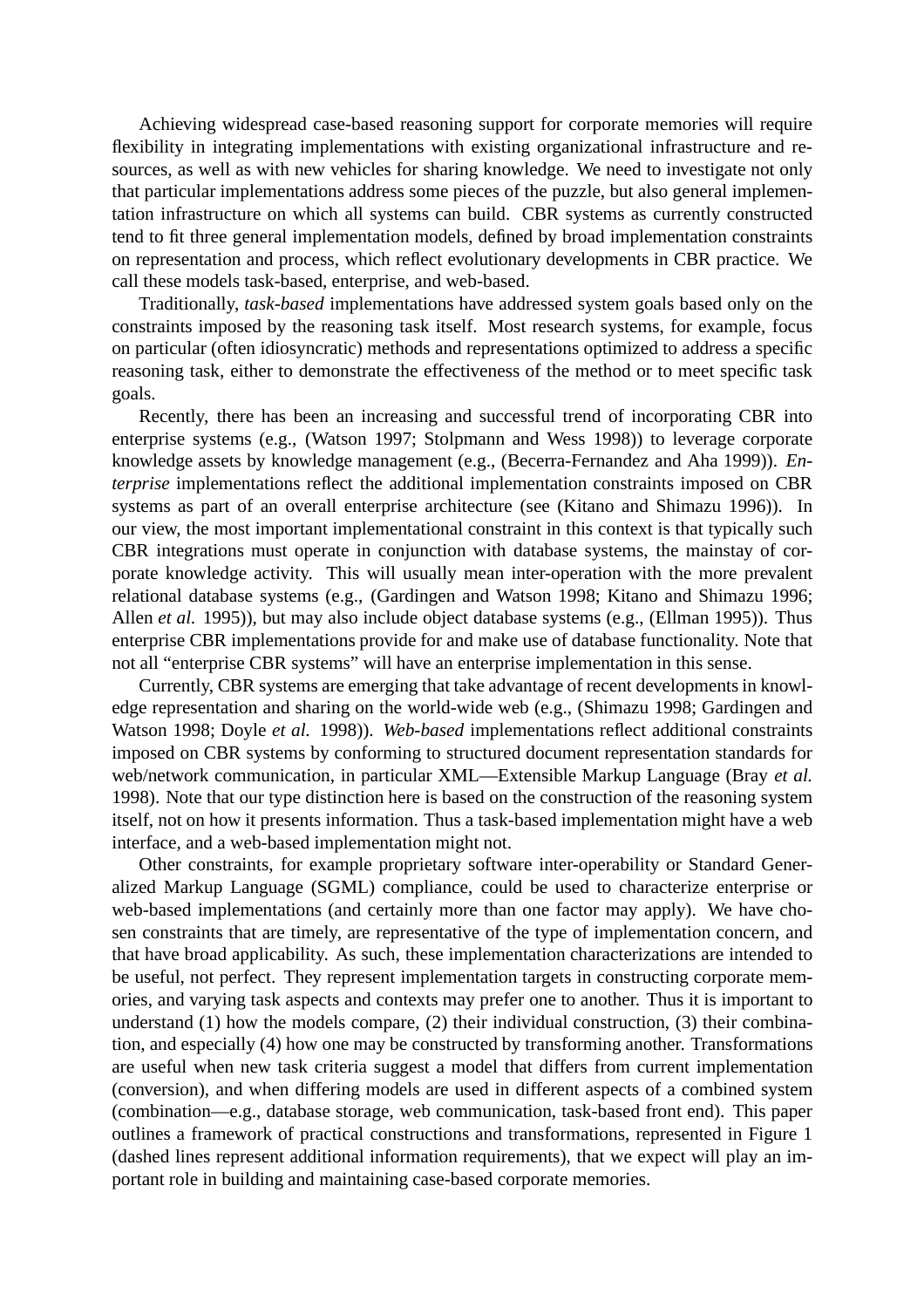

Figure 1: Relating CBR implementation types

### **2 Implementation Models**

Our implementation characterizations can be applied at many levels of typical CBR systems, and here we find it useful to differentiate CBR process (retrieval, adaptation, evaluation) and (case) representation. Although we recognize the importance of complex object and objectoriented database models, as well as SGML ((ISO86 1986)), here we restrict our discussion to relational database models and XML.

**Task-Based:** Task-Based implementations account for the bulk of current CBR practice. These systems allow for highly tuned and efficient metrics and representations, but it may prove difficult to reuse them outside of the system context. Some efforts have used standardized representations to ameliorate these difficulties (e.g., (Manago *et al.* 1994)), but this is not widespread.

**Enterprise:** Integrating CBR implementations with enterprise database systems imposes standardization constraints that are almost universal in the enterprise community. Representations must accord with the table model of relational database systems (RDBS), while process must adopt Structured Query Language (SQL) conventions. CBR systems gain the strengths of the underlying RDBS, such as security, concurrency control, backup/recovery, and scalability. Moreover, integration allows the use of enterprise data both for normal corporate tasks (e.g., reporting), as well as for reasoning. However, because SQL has been designed to provide certain performance guarantees, it is limited in power, so refined metrics may be difficult to construct. Also, while complex cases are representable, they may be difficult to model in manual construction.

**Web-based:** XML is emerging as the vehicle for knowledge representation on the web. It provides a medium that allows (1) definition of customized representational markup languages and (2) application independent exchange of these complex hierarchical representations over existing web/network channels. XML also allows for customizable display of information using the associated Extensible Style Language<sup>1</sup>. While XML is currently viable for use (e.g., for transfer and parsing), it is a fairly new standard, so support (e.g., for browsing) is limited though growing. Its usability for applications such as CBR is also still evolving relatively rapidly (Hayes and Cunningham 1999). Thus some benefits are immediately available for individual systems, but developing standard representations for community knowledge sharing will be a crucial task for widespread use in the field. Since XML is primarily a representation standard, it is not as tightly coupled with process as are databases, so task-based applications are generally required for process. However, direct structured query mechanisms, analogous to SQL, are under development (Sengupta 1998; W3C 1998).

 $1$ http://www.w3.org/TR/1998/WD-xsl-19981216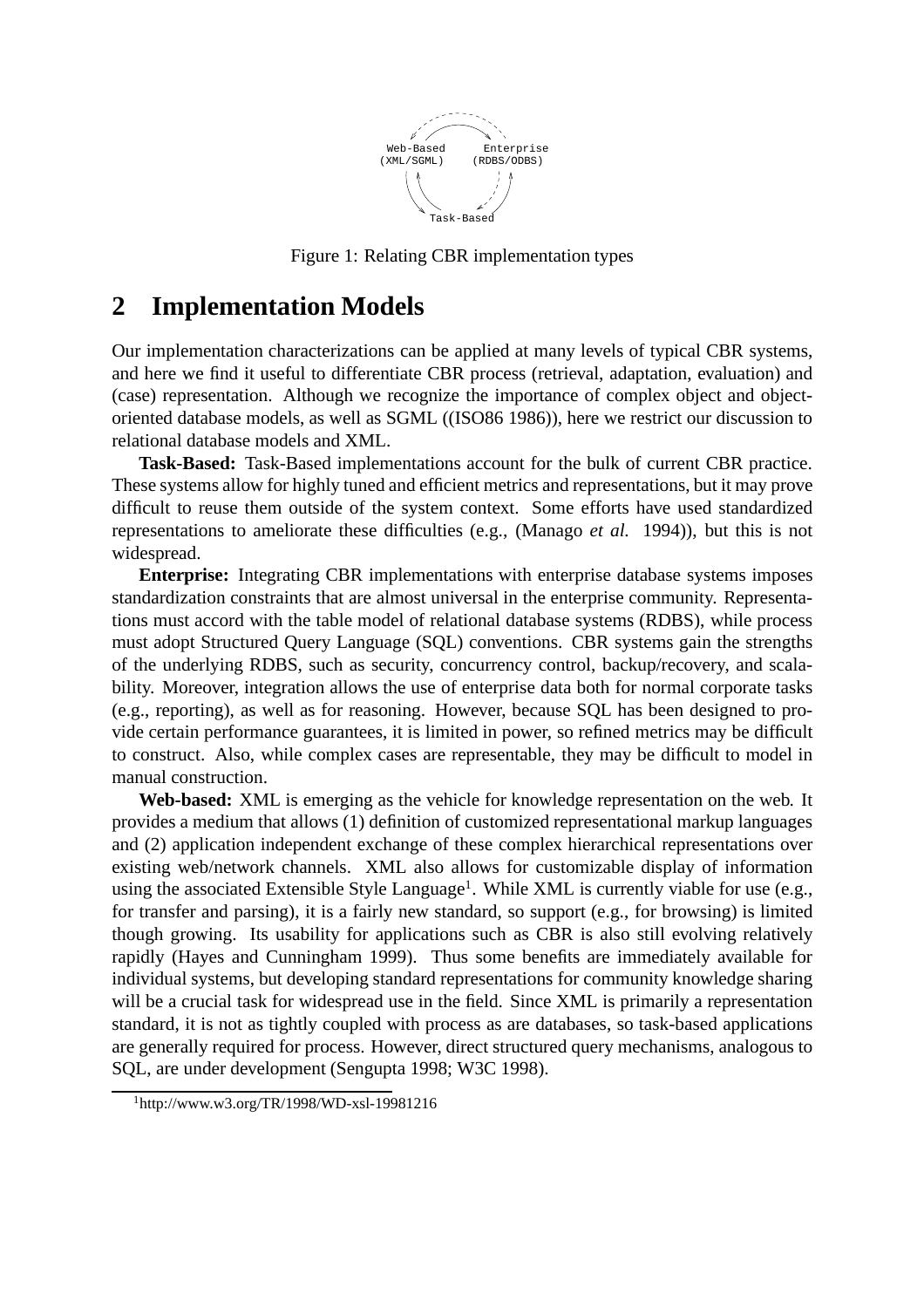## **3 Realizing Implementations**

The realization of a framework for automatic implementation transformation involves outlining process and representation for each model, as well as defining and exemplifying the inter-model transformations. This section outlines the enterprise and web-based models (we omit the wideranging task-based model), and section 4 describes the transformations.

### **3.1 Enterprise/RDBS**

Constructing an enterprise implementation involves associating a case structure with a corresponding relational database schema. Figure 2 shows an Entity-Relationship (ER) model for typical CBR systems, where stored data represents cases (problems) which result in proposed decisions (solutions), and their outcomes (evaluations). This ER model can be fully implemented in a RDBS. The construction is straightforward for feature-vector case structures, where a single table row corresponds to a case. For more complex case structures, relational normalization techniques are used to model the data.



Figure 2: Entity Relationship diagram for a typical case-based reasoning process

Database systems can also be used for CBR process, for example by implementing knearest neighbor (k-nn) retrievals. A number of novel data structures have been proposed in the database literature for efficient implementation of k-nn algorithms (e.g., (Berchtold *et al.* 1997)), but standard database systems do not currently offer such support. However, if the similarity metric can be expressed as a numeric-valued function, database cases can be retrieved as ordered by the similarity results. Thus, in our view, the database/CBR processes may take place on at least three levels:

1. *Simple Storage*: The database is used only as a storage medium. All cases are retrieved and processed by an external system. This combines the storage benefits of the database systems with task-based processing power, but requires a full task-based implementation. The basic query to the database in this case is:

SELECT \* FROM case table

2. *Simple Retrieval*: A simple selection is performed based on conditions applied from the target, and the resulting subset is processed externally. This shifts part of the processing task to the database system, but may require considerable modeling effort to pre-compute similarity as in (Shimazu 1998), or to relax query specifications as in (Gardingen and Watson 1998; Daengdej and Lukose 1997). The basic query here is:

SELECT \* FROM case table WHERE conditions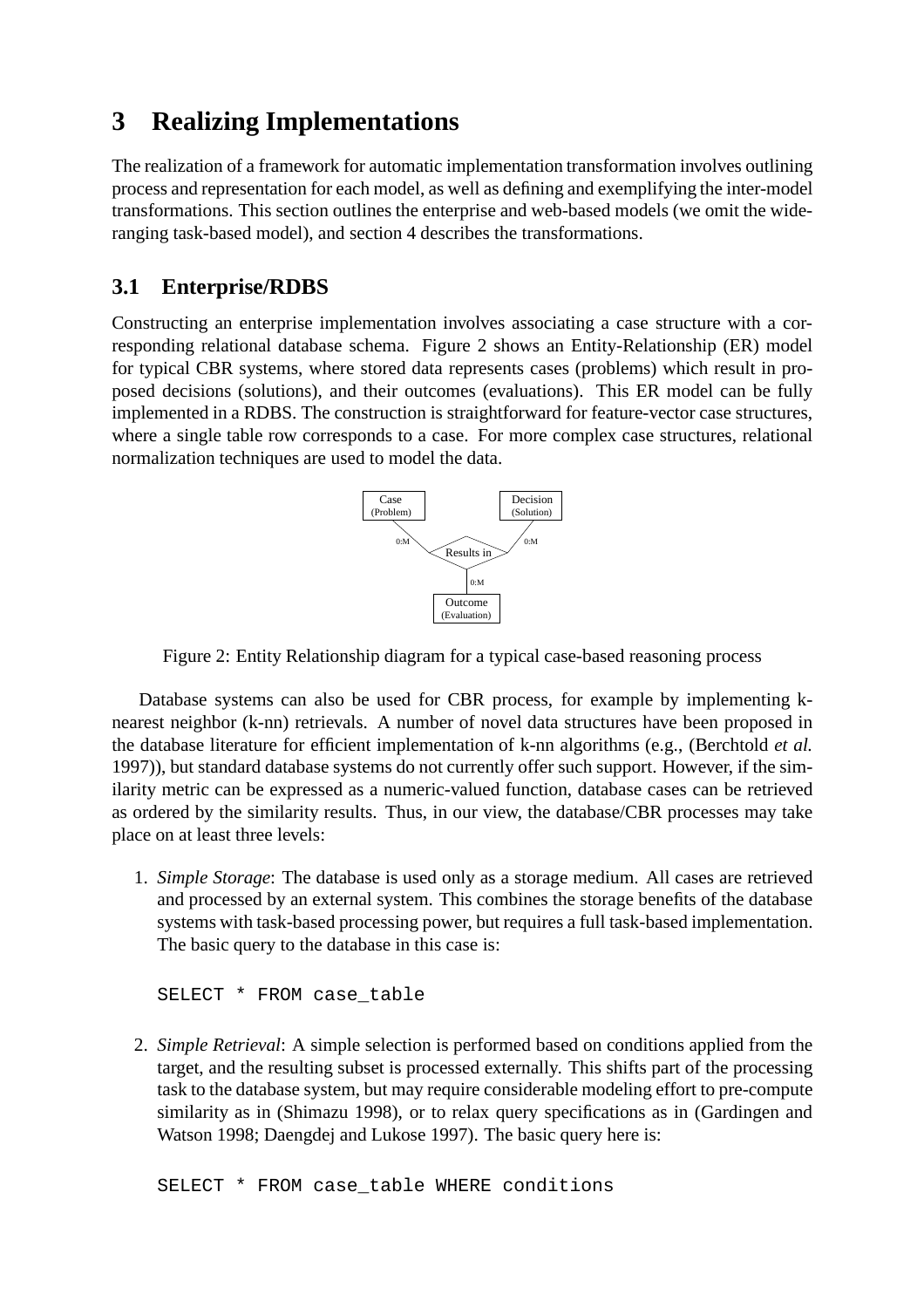3. *Metric Retrieval*: A metric function is used to order the rows based on a similarity value, metric(c)—a function of the target case c. This uses only the database system itself to perform a full k-nn analysis. This method is inefficient, since it must both compute and sort with every record and it loses the efficiency of optimized database indexing. Thus metric retrieval has been rejected previously in principle (Shimazu *et al.* 1993), but could prove useful (given available computing power) for some (smaller-scale) implementations, since it does not require additional/external case processing for retrieval. Determining the utility of this method for a particular application requires testing in context. We have used metric retrieval with good response time in a prototype application containing 4709 cases with 24 numeric-valued features. The basic query is:

SELECT \* FROM case\_table ORDER BY metric(k)

To take full advantage of database capabilities, a pre-selection of the cases in the case-base could be performed using simple retrieval before evaluating metric retrieval, to reduce (if possible by exact/ranged matching) the number of retrieved cases.

#### **3.2 Web-based/XML**

Based on the entity-relationship model of CBR in Figure 2, we can also describe the structure of a full CBR system using an XML document type definition (DTD). Selected lines from the DTD are shown below:

```
<!ELEMENT CBR (DATA, PROCESS?)>
...
<!ELEMENT DATA (PROBLEM, SOLUTION, EVAL?, RESULT?)>
<!ELEMENT PROBLEM (ATTRIBSET)>
<!ELEMENT ATTRIBSET (ATTRIB | ATTRIBSET)+>
...
<!ELEMENT PROCESS (METRIC+, ADAPT*)>
...
```
XML documents conforming to this CBR DTD describe the structure (i.e. meta-data) of particular CBR systems. Components of the case base are expressed as relations (attribute sets) and their constituent attributes. Complex hierarchies are supported by allowing sub-relations inside a relation (i.e., an ATTRIBSET inside another ATTRIBSET in the DTD). In contrast to other DTDs for CBR (Shimazu 1998; Hayes *et al.* 1998), we allow representation of both process (similarity, adaptation, evaluation) and (case) representation, either together or individually. For example, we are currently working on an implementation that incorporates MathML<sup>2</sup>, an XML DTD for describing mathematical structure and content, to represent similarity metrics.

**Using the XML model:** An instance of the above DTD describes the actual case structure, which is used by a separate XML application to generate the proper structural definition (a separate DTD) of the case data. The actual case data can then be defined as conforming instances of the generated DTD. This two-step process has the following advantages:

<sup>2</sup>http://www.w3.org/TR/REC-MathML/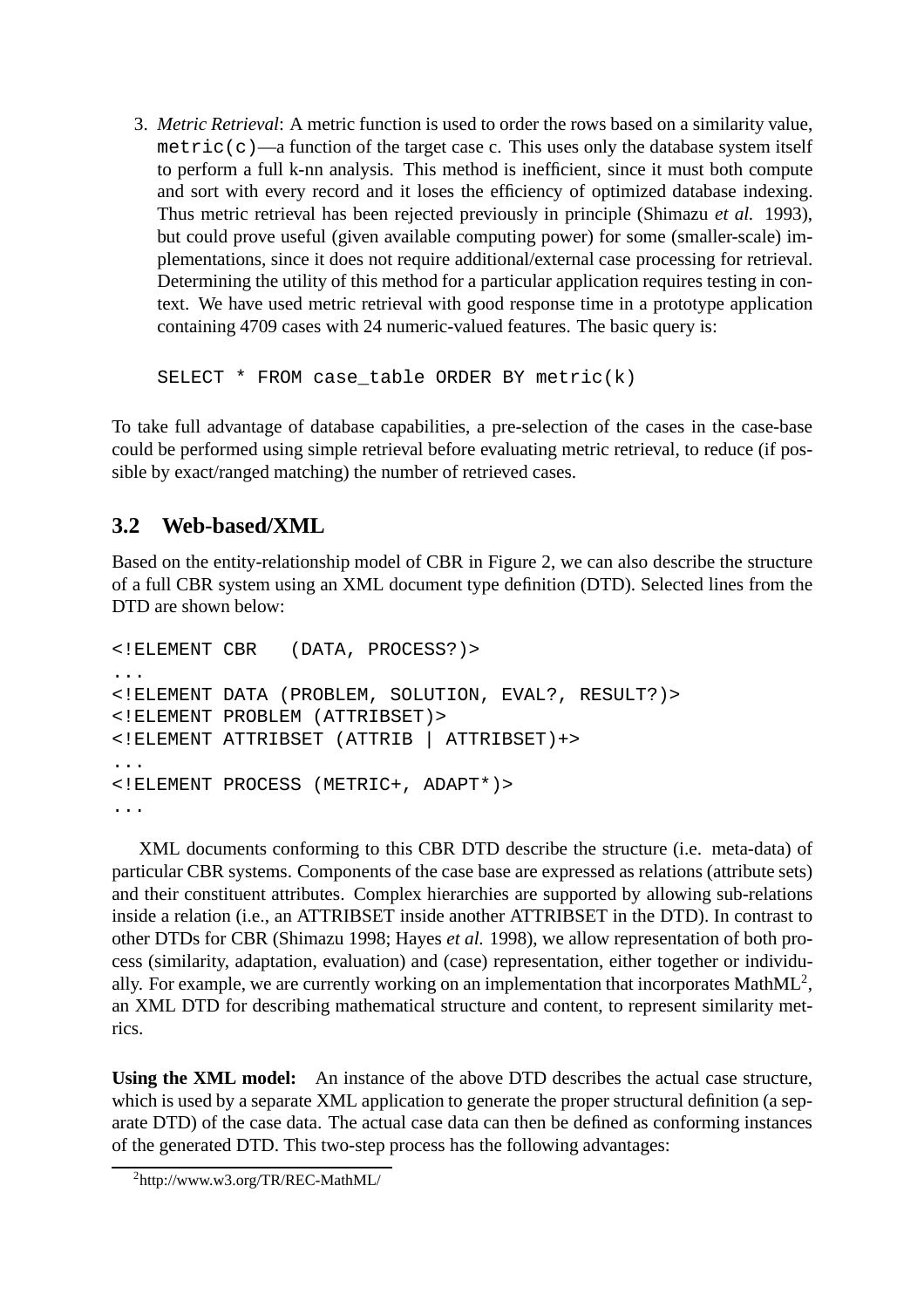- 1. *Consistency*: By generating the case data DTD from the CBR system markup, we ensure that no separate check is necessary to assert that the structure of the case data (i.e., the separate DTD defining how the data should be structured and validated) is consistent with the data format required by the reasoning system.
- 2. *Validation*: Document type definitions in which the system attributes are represented as generic identifiers (tags) instead of XML attributes allow the case data to be validated against its DTD (as generated for consistency with the system) to ensure its integrity (i.e., the case data is in the form expected by the system). Given the DTD for the case data and the data itself, the validation can be performed by standard XML tools.

While XML has no particular associated process for retrieval, evolving query language implementations such as DSQL in DocBase (Sengupta 1998) and XML-QL (W3C 1998) will enhance the applicability of XML as a web-based CBR implementation model.

### **4 Transforming Implementations**

Perhaps as important as the implementations themselves is the transformation of one implementation to another. This is useful in two situations: When new task criteria prefer a model that differs from current implementation, and when differing implementation models are used in different aspects of a combined system (e.g., database storage, web communication, taskbased front end). Here we outline the transformations in the framework.

### **4.1 Web-Based** ! **Enterprise**

An XML representation of case structure can be converted to a database system using an XML application that processes XML markup tags/content and generates appropriate Data Definition Language (DDL) statements to create tables in a relational database. Consider the following fragment of a CBR system description, relating a people to their automobiles:

```
<ATTRIBSET NAME="Person">
  <ATTRIB ID="ID" REQD="REQD" TYPE="longint">SSN
  </ATTRIB>
  <ATTRIB TYPE="char" SIZE="20" REQD="REQD">Name
  </ATTRIB>
  <ATTRIBSET NAME="Auto">
    <ATTRIB TYPE="char">Make</ATTRIB>
    <ATTRIB TYPE="int">Year</ATTRIB>
  </ATTRIBSET>
</ATTRIBSET>
```
By parsing this XML fragment and mapping the XML structure to relational table structure, the patterns can be translated into the following relational DDL statements:

```
create table Person (SSN longint not null,
                     Name char(20) not null);
create table Auto (Person_SSN longint not null,
                   Make char(50), Year int);
```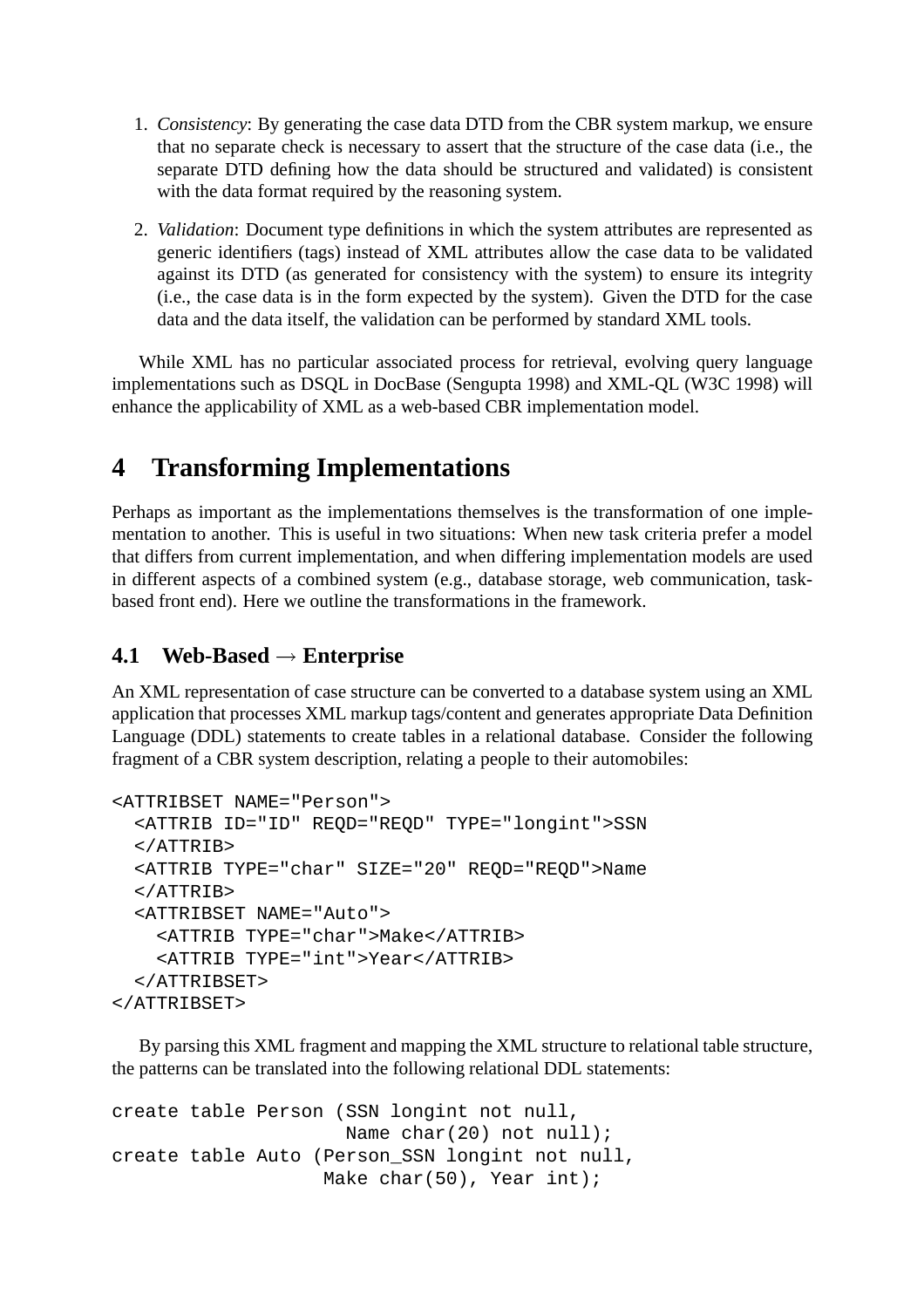For complex case structures, the application can adopt a simple foreign key strategy by augmenting a substructure with the key of the parent structure. In order to facilitate a possible future back-translation, this application should also update a database catalog (organized list) with the role of each created tables in the CBR model. A similar transformation application can be used to transform XML case data to fill the generated tables.

#### **4.2 Web-Based** ! **Task-Based**

The main task in transforming an XML implementation to a task-based implementation is to identify a mapping between XML and task-based structures. We assume that the user or developer of the task-based systems will have the necessary tools and information to create case data in the task-based model. Taking CASUEL (Manago *et al.* 1994) as an example, an application like the one described in section 4.1 can generate appropriate CASUEL declarations from the XML structure. This process is similar to the Web-Based $\rightarrow$ Enterprise generation process, except that the generated statements are in CASUEL instead of SQL.

#### **4.3 Enterprise** ! **Web-Based/Task-Based**

Transforming an existing database model into a conforming XML model or task-based model is more involved. Because the database lacks explicit case structure (when using more than a single table), transformation applications need to understand the role of various database objects in the CBR representation. Maintaining a catalog of the database objects and their roles, as suggested in section 4.2, should significantly reduce the amount of reasoning required prior to transformation. This process of role determination can be performed in several ways:

- 1. *Manual interaction:* The system may ask a user to assist in the process of determination of the roles of each of the objects,
- 2. *Catalog information:* The system may use a catalog that includes the roles of each of the objects,
- 3. *Mining:* The system may use data mining techniques to determine appropriate database objects and their roles.

The dashed lines in Figure 1 represent the extra information requirements for these transformations.

#### **4.4 Task-Based** ! **Web-Based/Enterprise**

Converting from task-based to an XML or database format also depends on the actual taskbased model, and the availability of tools that can assist in such transformation. For example, cases represented using CASUEL can be mapped into the corresponding XML schema or a database format using an application built on top of a CASUEL parser.

## **5 Conclusion**

We have presented a categorization of current CBR implementation models into three classes, and shown how this view leads to practical support for building and maintaining case-based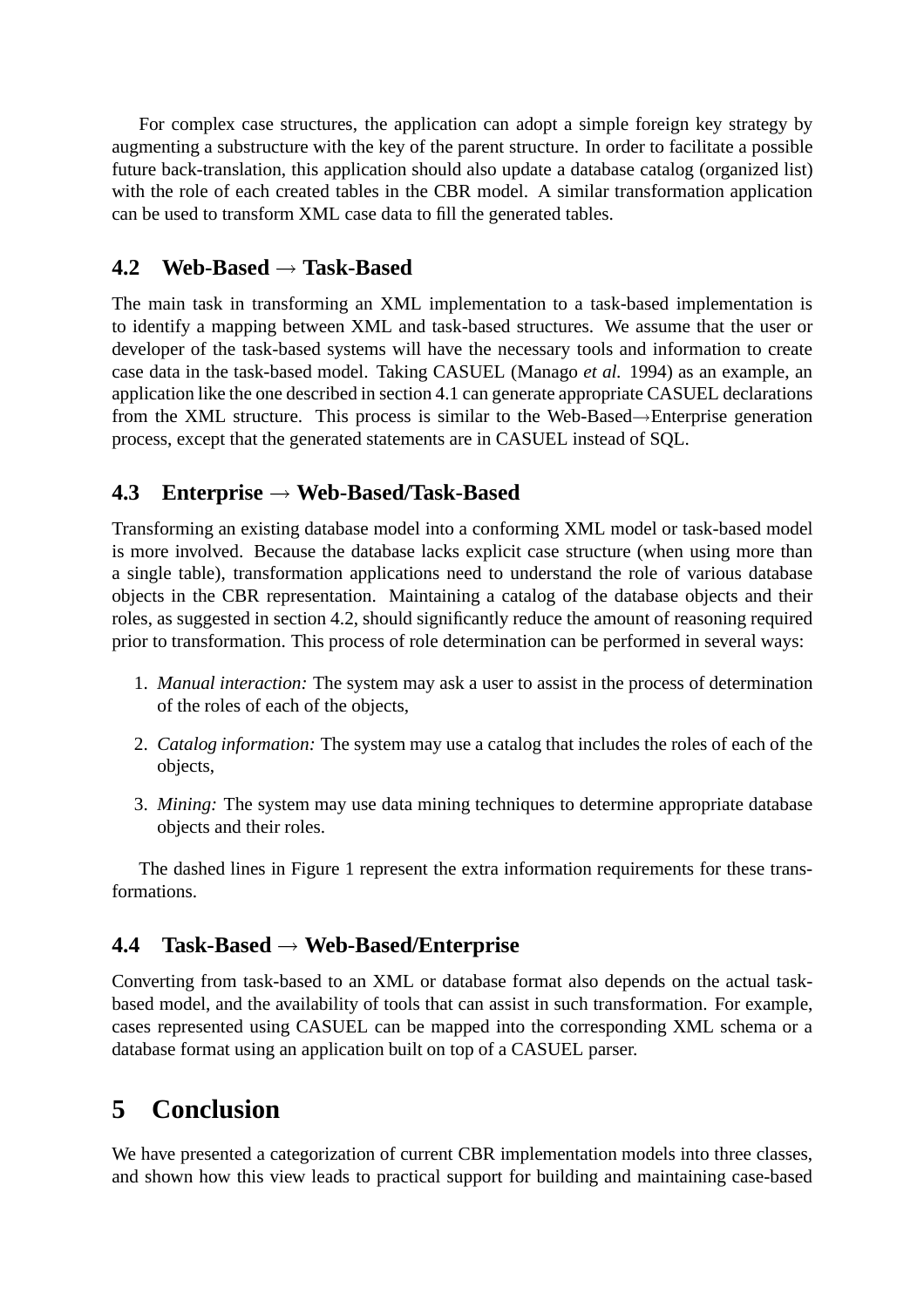corporate memories. The general transformations from one implementation model to another allow for the conversion of existing implementations and facilitate the combination of implementation types to meet new and changing task requirements. We also view these methods as a natural extension and generalization of mining databases to aid in system construction.

Based on this framework, we present three challenges to the community: (1) to create community standard XML representation specifications for CBR, (2) to build a set of standard methods/libraries for translating between these XML representations and standard database representations, and (3) to develop standard CBR functionality within database systems. This requires shifting some attention to building infrastructure for the field in areas that are constrained enough to be feasible and consequential enough to be worthwhile. Community standards for representation have long been sought in many areas of AI. The structural foundations provided by web-based and enterprise media, coupled with the impetus for developing successful case-based corporate memories provides an environment ripe for achieving this goal for CBR. By providing general representational frameworks that already have ties to the world of practical application, as well as the tools to integrate them with one another and with traditional practice, the CBR community can shape the building blocks for constructing the next generation of successful research and industrial CBR systems. As CBR practice evolves, we expect the different implementation types to become increasingly integrated, and we hope to facilitate that transformation.

### **References**

Jonathan RC Allen, David WR Patterson, Maurice D. Mulvenna, and John G. Hughes. Integration of case based retrieval with a relational database system in aircraft technical support. In *Proceedings of ICCBR-95*. Springer, 1995.

Irma Becerra-Fernandez and David W. Aha. Case-based problem solving for knowledge management systems. In *Proceedings of FLAIRS-99*. AAAI Press, 1999. To Appear.

Stefan Berchtold, Christian Bohm, Daniel Keim, and Hans-Peter Kriegel. A cost model for nearest neighbor search in high-dimensional data space. In *Proceedings of the 16th ACM PODS Conference*, 1997.

Tim Bray, Jean Paoli, and C. M. Sperberg-McQueen. *Extensible Markup Language 1.0*, 1998. http://www.w3.org/TR/1998/REC-xml-19980210.

Jirapun Daengdej and Dickson Lukose. How case-based reasoning and cooperative query answering techniques support RICAD? In *Proceedings of ICCBR-97*, pages 315–324. Springer, 1997.

Michelle Doyle, Maria Angela Ferrario, Conor Hayes, Pádraig Cunningham, and Barry Smyth. CBR Net:- smart technology over a network. Technical Report TCD-CS-1998-07, Trinity College Dublin, 1998.

Jeremy Ellman. An application of case based reasoning to object oriented database retrieval. In Ian Watson, editor, *First United Kingdom Workshop on Case-Based Reasoning*. Springer, 1995.

Dan Gardingen and Ian Watson. A web based case-based reasoning system for HVAC sales support. In *Applications & Innovations in Expert Systems VI*. Springer, 1998.

Conor Hayes and P´adraig Cunningham. Shaping a CBR view with XML. In *Proceedings of ICCBR-99*, 1999. To Appear.